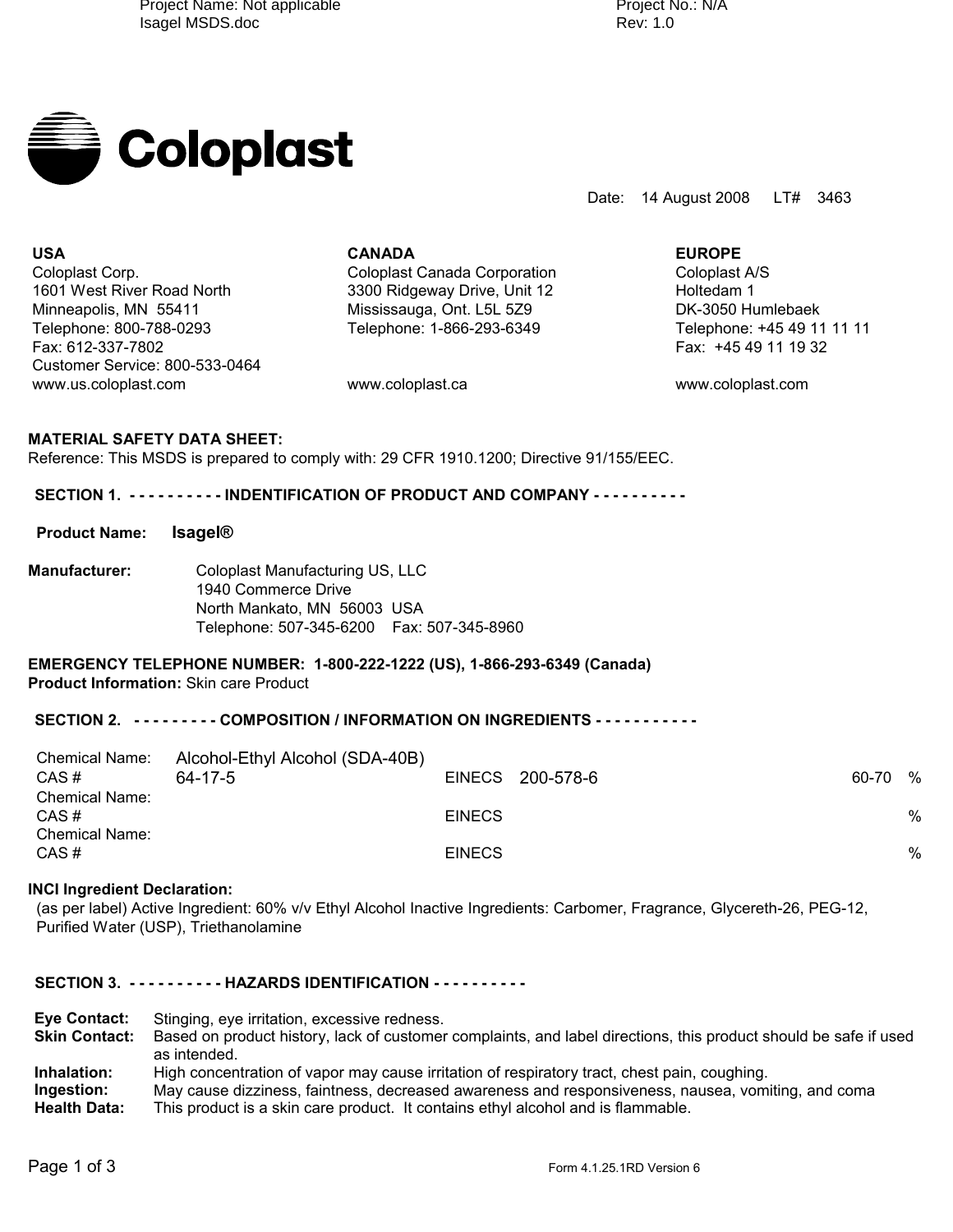# **SECTION 4. - - - - - - - - - - FIRST-AID MEASURES - - - - - - - - - -**

| In Case of Eye Contact:<br>In Case of Skin Contact:                                                                                                                                                                                                                                                                                 | Flush eyes for 15 minutes with water and contact physician or Poison Control Center.<br>Intended for skin contact. If irritating, flush skin for 15 minutes with water, if irritation continues<br>and contact physician or Poison Control Center. |                                                                                                                                                                                                                               |  |         |                      |  |                                   |          |  |
|-------------------------------------------------------------------------------------------------------------------------------------------------------------------------------------------------------------------------------------------------------------------------------------------------------------------------------------|----------------------------------------------------------------------------------------------------------------------------------------------------------------------------------------------------------------------------------------------------|-------------------------------------------------------------------------------------------------------------------------------------------------------------------------------------------------------------------------------|--|---------|----------------------|--|-----------------------------------|----------|--|
| If Inhaled:                                                                                                                                                                                                                                                                                                                         | and showing signs of intoxication, remove person from area call and contact physician or Poison<br>Control Center immediately.                                                                                                                     |                                                                                                                                                                                                                               |  |         |                      |  |                                   |          |  |
| If Ingested/Swallowed:<br>Other:                                                                                                                                                                                                                                                                                                    |                                                                                                                                                                                                                                                    | Contact physician or Poison Control Center immediately                                                                                                                                                                        |  |         |                      |  |                                   |          |  |
| SECTION 5. - - - - - - - - - - FIRE FIGHTING MEASURES - - - - - - - - - -                                                                                                                                                                                                                                                           |                                                                                                                                                                                                                                                    |                                                                                                                                                                                                                               |  |         |                      |  |                                   |          |  |
| <b>Extinguishing Media:</b>                                                                                                                                                                                                                                                                                                         |                                                                                                                                                                                                                                                    | Water spray, fog or alcohol resistant foam<br>Special Firefighting Procedures: Use water spray to cool fire exposed containers and structures. Use water spray to<br>disperse vapor. Wear self-contained breathing apparatus. |  |         |                      |  |                                   |          |  |
| <b>Explosion Hazard:</b><br><b>NFPA Rating</b>                                                                                                                                                                                                                                                                                      |                                                                                                                                                                                                                                                    | Flammable may be ignited by Heat / Sparks / Flames<br>Health: 1                                                                                                                                                               |  | Fire: 3 | <b>Reactivity: 0</b> |  |                                   | Other: 0 |  |
| SECTION 6. - - - - - - - - - - ACCIDENTAL RELEASE MEASURES - - - - - - - - - -                                                                                                                                                                                                                                                      |                                                                                                                                                                                                                                                    |                                                                                                                                                                                                                               |  |         |                      |  |                                   |          |  |
| Large spill: Collect materials with nonsparking materials and dispose of properly.                                                                                                                                                                                                                                                  |                                                                                                                                                                                                                                                    |                                                                                                                                                                                                                               |  |         |                      |  |                                   |          |  |
| SECTION 7. - - - - - - - - - - HANDLING AND STORAGE - - - - - - - - - -                                                                                                                                                                                                                                                             |                                                                                                                                                                                                                                                    |                                                                                                                                                                                                                               |  |         |                      |  |                                   |          |  |
| Avoid sources of ignition, spark, flame. Store at temperatures below 40 degrees C (104 degrees F)                                                                                                                                                                                                                                   |                                                                                                                                                                                                                                                    |                                                                                                                                                                                                                               |  |         |                      |  |                                   |          |  |
| SECTION 8. ---------- EXPOSURE CONTROLS / PERSONAL PROTECTION - - - - - - - - - -                                                                                                                                                                                                                                                   |                                                                                                                                                                                                                                                    |                                                                                                                                                                                                                               |  |         |                      |  |                                   |          |  |
| Individual Protective Measures: Large spills; Class B PPE<br><b>Special Protective Measures:</b>                                                                                                                                                                                                                                    |                                                                                                                                                                                                                                                    | Remove all sources of ignition.                                                                                                                                                                                               |  |         |                      |  |                                   |          |  |
| SECTION 9. ---------- PHYSICAL AND CHEMICAL PROPERTIES ----------                                                                                                                                                                                                                                                                   |                                                                                                                                                                                                                                                    |                                                                                                                                                                                                                               |  |         |                      |  |                                   |          |  |
| <b>Physical State:</b><br><b>Melting Point/Freezing Point:</b><br><b>Boiling Point:</b><br>Solubility (in water):<br><b>Solubility (other):</b><br>pH:<br><b>Vapor Pressure:</b><br>Density:<br><b>Flash Point:</b><br><b>Self-ignition Temperature:</b><br><b>Evaporation Rate (Butyl Acetate =1):</b><br><b>Flammable Limits:</b> |                                                                                                                                                                                                                                                    | Semi-solid<br>Not determined<br>84 degrees C<br>Dispersible<br>$5-8$<br>Not determined<br>Approx 0.9<br>Approx 65 degrees F (CC)<br>Not determined<br>Not determined<br><b>LEL:</b> 3.3 % based on ethanol                    |  |         |                      |  | <b>UEL:</b> 19 % based on ethanol |          |  |
| SECTION 10. - - - - - - - - - - STABILITY AND REACTIVITY - - - - - - - - - -                                                                                                                                                                                                                                                        |                                                                                                                                                                                                                                                    |                                                                                                                                                                                                                               |  |         |                      |  |                                   |          |  |
| Materials for Packaging or Bottling: Stable                                                                                                                                                                                                                                                                                         |                                                                                                                                                                                                                                                    |                                                                                                                                                                                                                               |  |         |                      |  |                                   |          |  |

| <b>Materials for Packaging or Bottling:</b> | Stable                                           |
|---------------------------------------------|--------------------------------------------------|
| Hazardous Reactions With:                   | Strong Oxidizers and strong inorganic acids      |
| <b>Hazardous Decomposition Products:</b>    | Carbon dioxide and carbon monoxide from burning. |